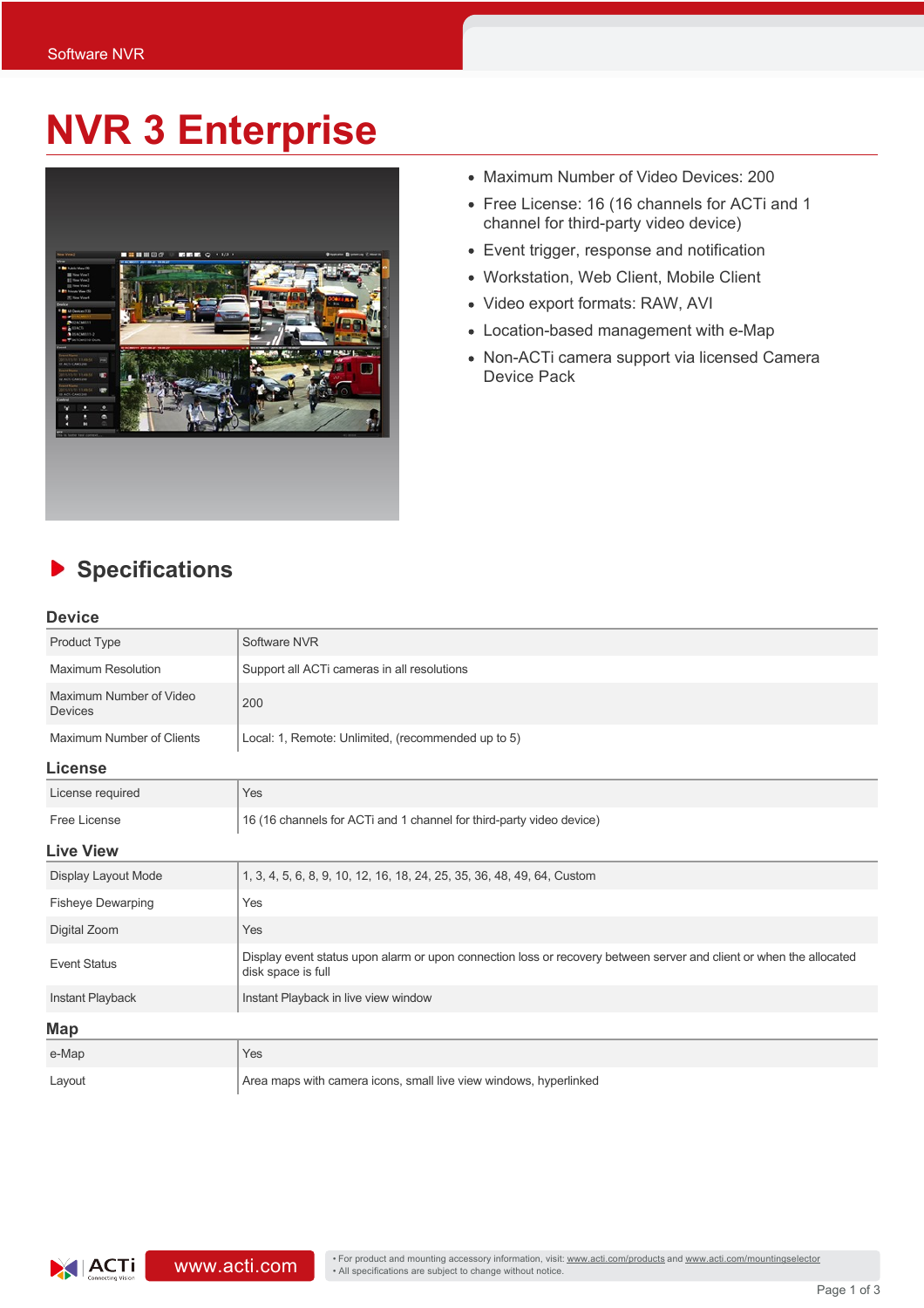| <b>Software NVR</b>                   |                                                                                                                                                                                                                                                                                                                                                                              |  |
|---------------------------------------|------------------------------------------------------------------------------------------------------------------------------------------------------------------------------------------------------------------------------------------------------------------------------------------------------------------------------------------------------------------------------|--|
| Setup                                 | e-Map image upload, camera positioning, vision angle and pointed direction of camera, view positioning, source<br>positioning                                                                                                                                                                                                                                                |  |
| <b>PTZ</b> Mode                       | Mouse PTZ mode to control e-Map video streams                                                                                                                                                                                                                                                                                                                                |  |
| <b>PTZ</b>                            |                                                                                                                                                                                                                                                                                                                                                                              |  |
| <b>PTZ Control</b>                    | PTZ Control, Speed Control, 32 preset points                                                                                                                                                                                                                                                                                                                                 |  |
| Joystick                              | USB based joystick supported                                                                                                                                                                                                                                                                                                                                                 |  |
| <b>Video</b>                          |                                                                                                                                                                                                                                                                                                                                                                              |  |
| Compression                           | H.265, H.264, MPEG-4, MJPEG                                                                                                                                                                                                                                                                                                                                                  |  |
| <b>Built-in Analytics</b>             | Visual Tracking                                                                                                                                                                                                                                                                                                                                                              |  |
| <b>Network</b>                        |                                                                                                                                                                                                                                                                                                                                                                              |  |
| <b>Network Protocol &amp; Service</b> | IPv4/v6, TCP, UDP, DHCP Client, HTTP, DNS, NTP, RTP, RTSP, SMTP, FTP, ICMP, ARP, UPnP, ISCSI, LDAP<br>(client)                                                                                                                                                                                                                                                               |  |
| <b>Recording</b>                      |                                                                                                                                                                                                                                                                                                                                                                              |  |
| <b>Scheduled Recording</b>            | Yes                                                                                                                                                                                                                                                                                                                                                                          |  |
| <b>Event Recording</b>                | Yes                                                                                                                                                                                                                                                                                                                                                                          |  |
| <b>Manual Recording</b>               | Yes                                                                                                                                                                                                                                                                                                                                                                          |  |
| Event Speed-up Recording              | Yes                                                                                                                                                                                                                                                                                                                                                                          |  |
| Dual Stream Management                | Yes                                                                                                                                                                                                                                                                                                                                                                          |  |
| Maximum Recording Throughput          | 100 channels at 5MP/15fps                                                                                                                                                                                                                                                                                                                                                    |  |
| <b>Search &amp; Playback</b>          |                                                                                                                                                                                                                                                                                                                                                                              |  |
| Playback Control                      | Continuous forward and backward playback with speeds 1x/2x/4x/8x/16x or frame-by-frame, pause, stop                                                                                                                                                                                                                                                                          |  |
| Synchronized Playback                 | 64 channels                                                                                                                                                                                                                                                                                                                                                                  |  |
| Recording Search                      | Search video recordings by time, events, channels, bookmarks and listed as clickable time-based thumbnails for full-<br>size view and snapshot download                                                                                                                                                                                                                      |  |
| <b>Smart Search</b>                   | Smart search of recorded video by Motion Detection and Tamper                                                                                                                                                                                                                                                                                                                |  |
| Video Export                          | RAW. AVI                                                                                                                                                                                                                                                                                                                                                                     |  |
| <b>Event</b>                          |                                                                                                                                                                                                                                                                                                                                                                              |  |
| <b>Event Trigger</b>                  | Disk full, Disk not found, Disk is available, Schedule service start and stop, CPU limit exceeded, Video motion<br>detection, Passive IR sensor, External device through digital input, Sound detection, Video loss, Video Recovery,<br>Network loss and recovery                                                                                                            |  |
| <b>Event Response</b>                 | Pop-up window with live video and event confirmation activation, Switch to hotspot window, Switch to customize view,<br>Command a PTZ device to go to a preset point, Play alert sound, Activate external device through digital output,<br>Execute system command to activate other programs, Upload video or snapshot to FTP server, E-mail notification with<br>snapshots |  |
| <b>Redundancy Server</b>              |                                                                                                                                                                                                                                                                                                                                                                              |  |
| <b>Redundancy Service</b>             | Yes, N-to-N, N+1 (With limited functions when NVR 3 server acts as Redundancy server)                                                                                                                                                                                                                                                                                        |  |
| <b>System</b>                         |                                                                                                                                                                                                                                                                                                                                                                              |  |
| Permission control                    | Unlimited number of users, Active Directory, Customizable permissions for user groups, Account lockout, Automatic<br>logout after idle, Playback password protected, Password validity period                                                                                                                                                                                |  |